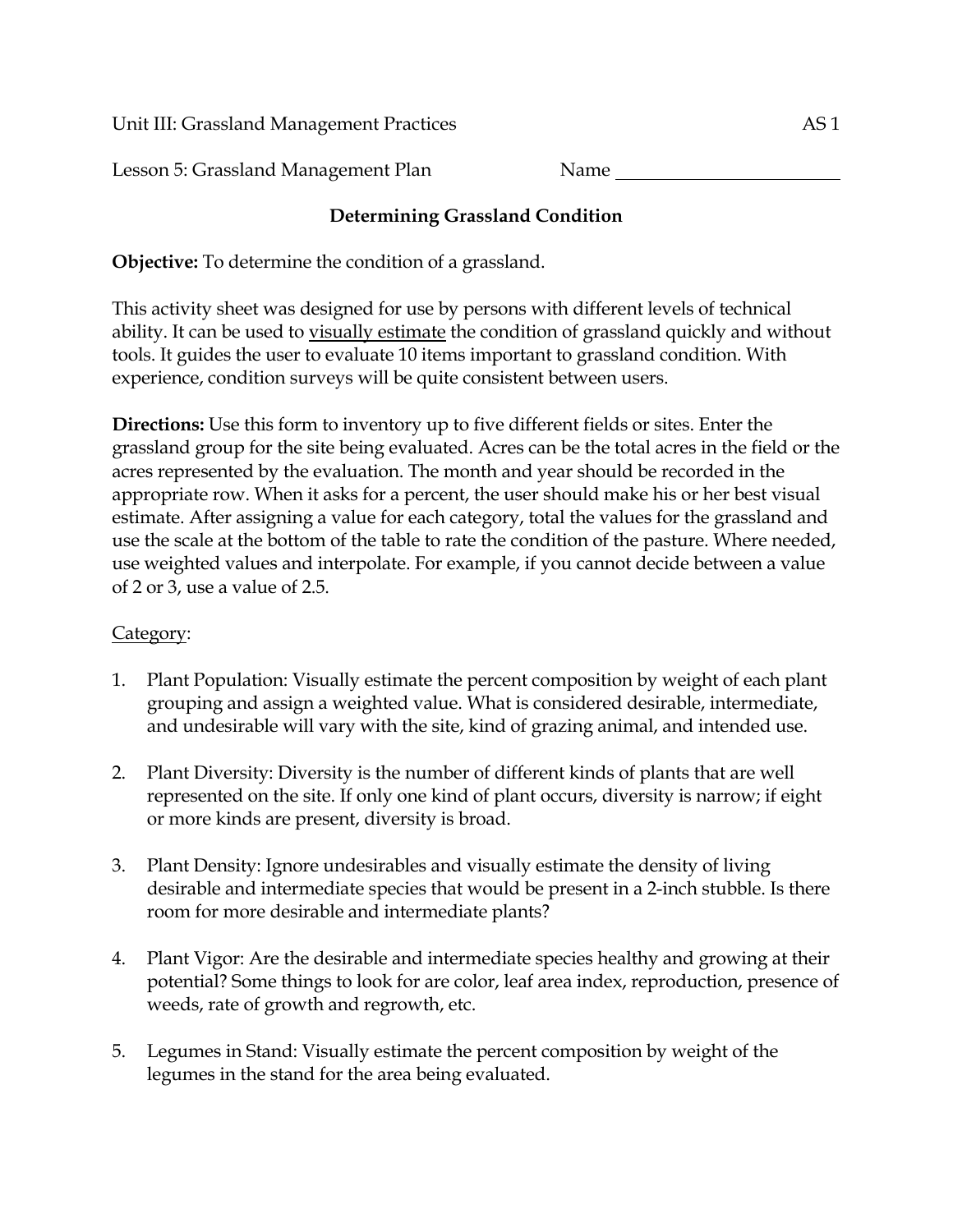- 6. Severity of Use: Close and frequent use causes loss of vigor, reduces desirable species, and promotes erosion and runoff. Light use allows excessive residue buildup, blocks sunlight, and reduces palatability and production.
- 7. Uniformity of Use: In uniform grazing, most plants are grazed to a moderate, uniform height throughout the field. Spot grazing appears uneven, with some plants or parts of the field grazed heavily and others lightly.
- 8. Soil Erosion: Visually observe and collectively evaluate all types of erosion and determine the severity for the area being surveyed.
- 9. Woody Canopy: Estimate the percent canopy (shaded area at noon) of woody cover over 6 feet tall.
- 10. Plant Residue: Appropriate residue provides adequate ground cover to retard runoff, improve water intake, return nutrients to the soil surface, and provide a favorable microclimate for biological activity.